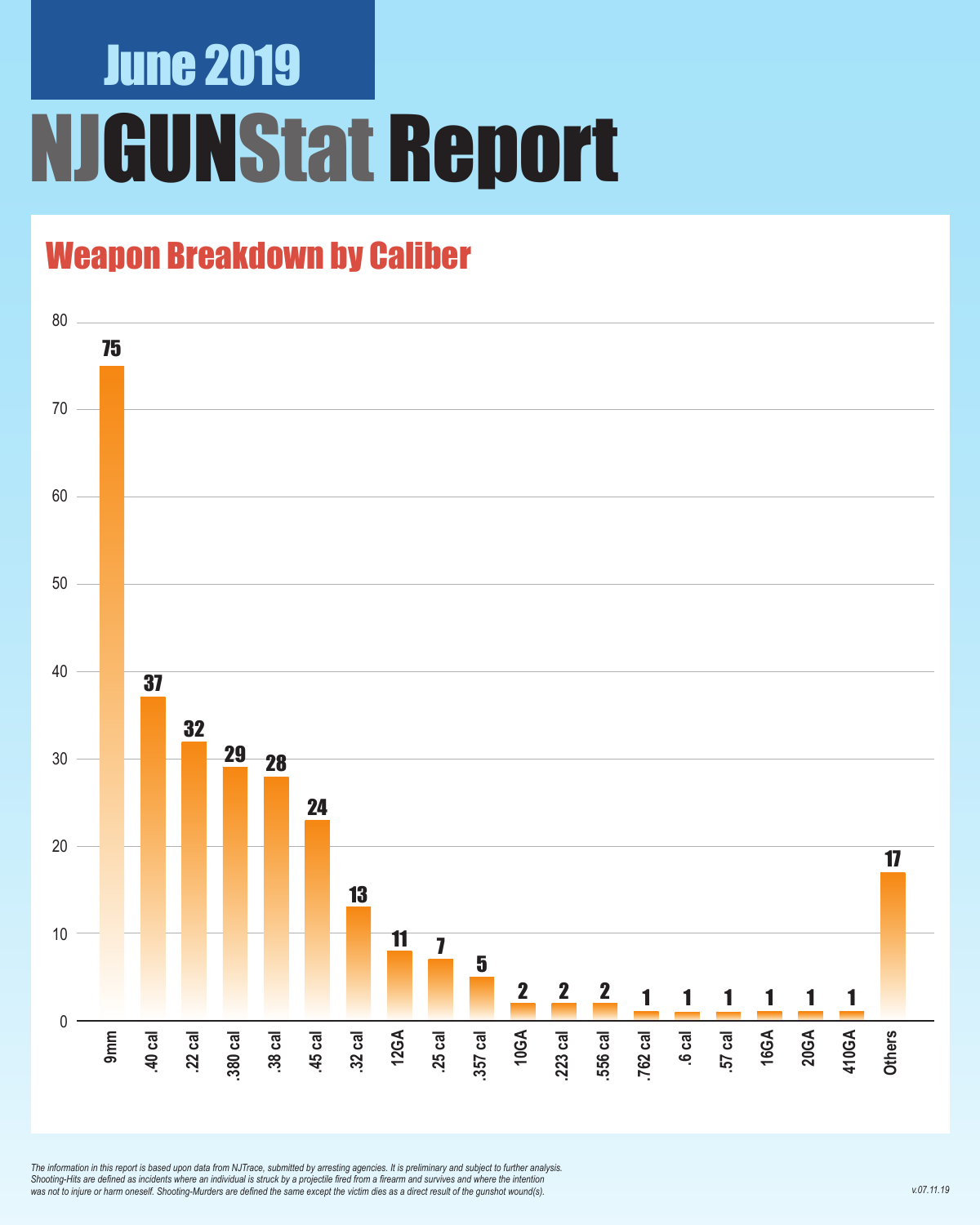# June 2019 NStat Report

#### Gun Recovery Numbers Statewide

| <b>Total Crime Guns Recovered</b>                    | 290 |
|------------------------------------------------------|-----|
| Found Property/Turned in                             | 146 |
| <b>Guns with Possessors</b>                          | 144 |
| Individuals Arrested with<br>more than One Crime Gun | ឧ   |

#### New Jersey Counties



#### New Jersey Cities



*The information in this report is based upon data from NJTrace, submitted by arresting agencies. It is preliminary and subject to further analysis. Shooting-Hits are defined as incidents where an individual is struck by a projectile fired from a firearm and survives and where the intention*  was not to injure or harm oneself. Shooting-Murders are defined the same except the victim dies as a direct result of the gunshot wound(s).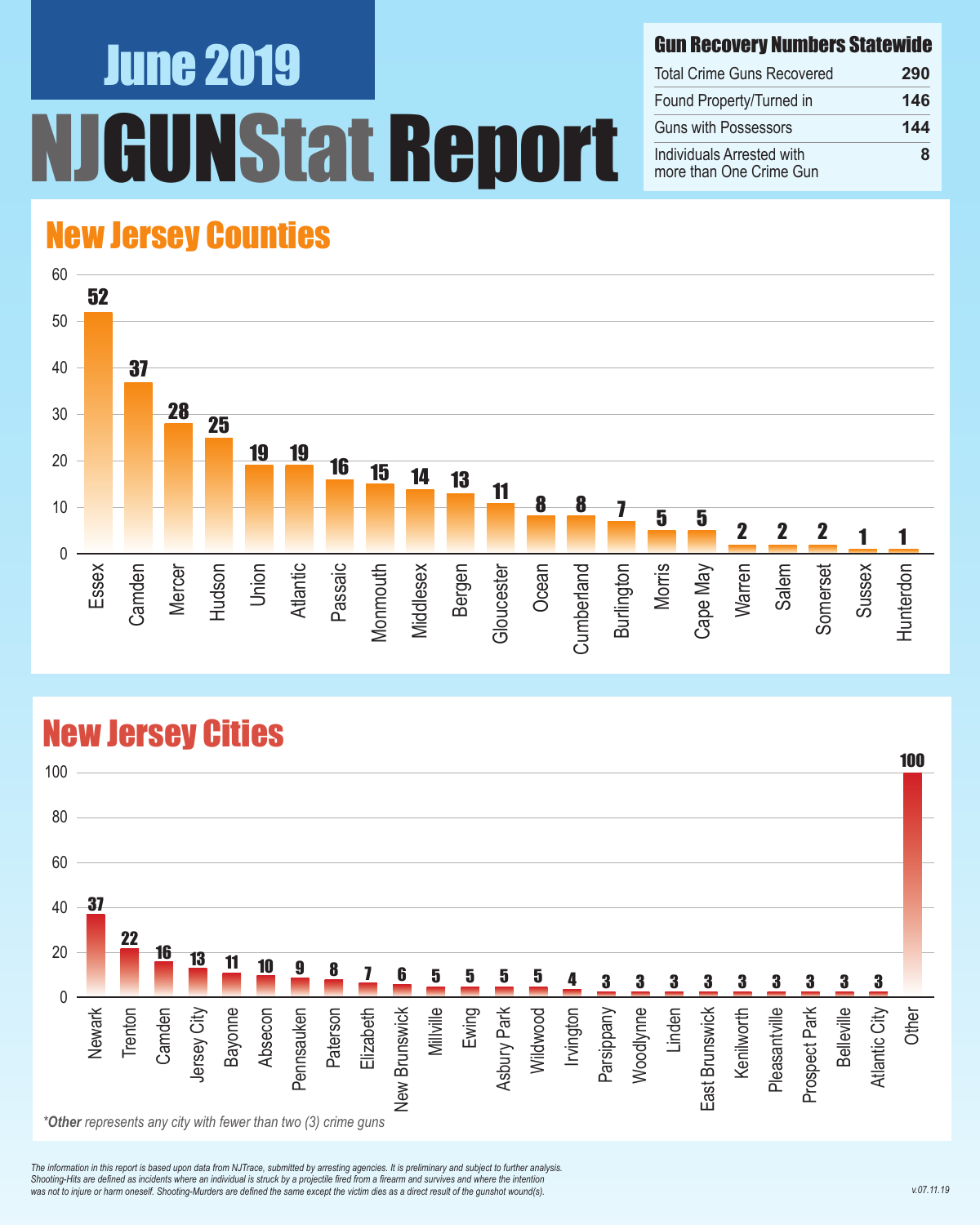## June 2019 NJGUNStat Report

### Weapon Breakdown by Manufacturer



*This chart reflects the information provided to the New Jersey State Police through NJTrace, a statewide program that relies on local police departments to input data on guns used in the commission of a crime. This chart does not rely on any reports from the federal Bureau of Alcohol, Tobacco, Firearms and Explosives (ATF). The information is preliminary and subject to further analysis.*